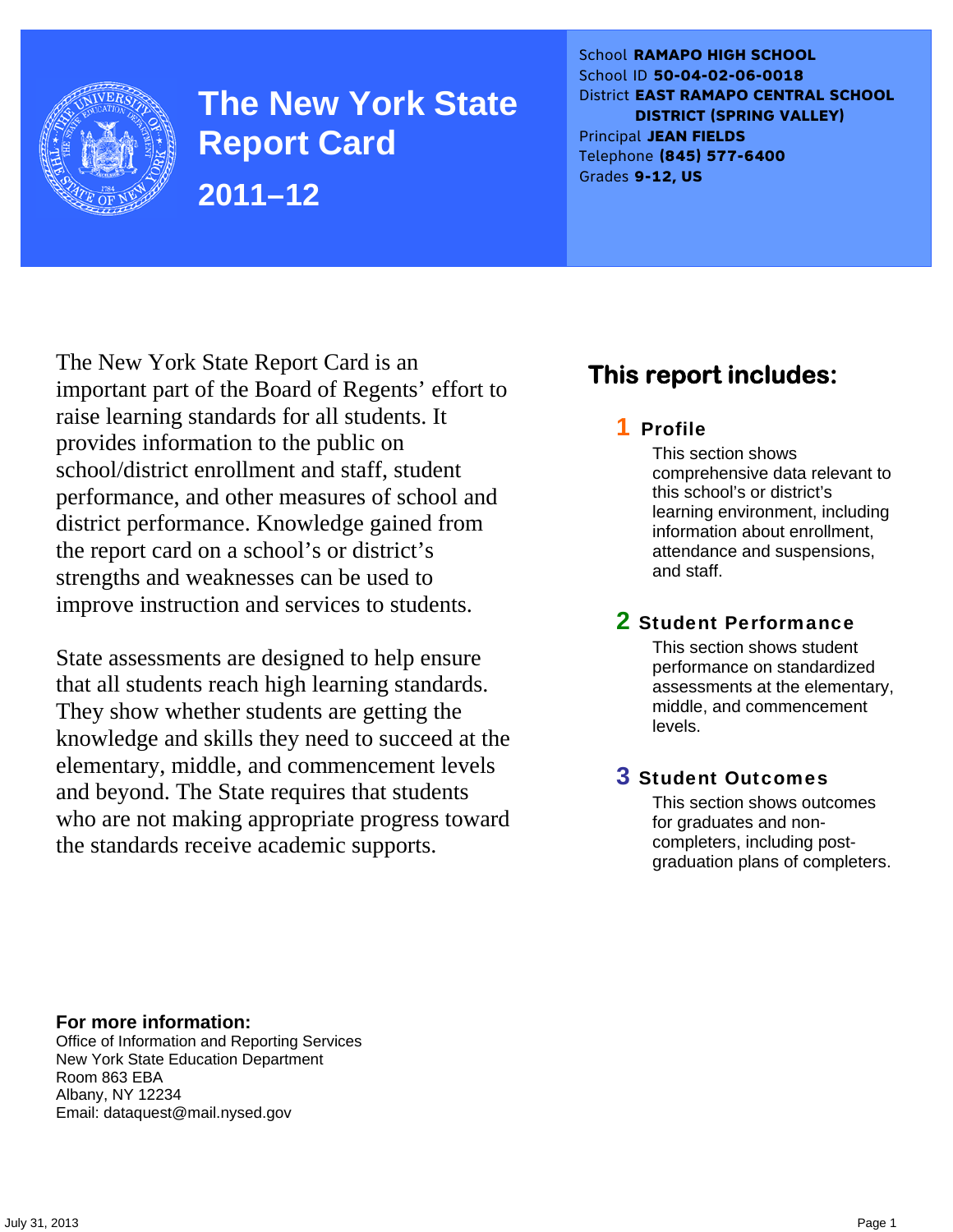**1 Profile** 

School ID 50-04-02-06-0018

# **Enrollment**

|                            | 2009-10  | $2010 - 11$ | $2011 - 12$    |
|----------------------------|----------|-------------|----------------|
| Pre-K                      | 0        | 0           |                |
| Kindergarten               | $\Omega$ | $\Omega$    | 0              |
| Grade 1                    | 0        | $\Omega$    | $\Omega$       |
| Grade 2                    | $\Omega$ | $\Omega$    | 0              |
| Grade 3                    | $\Omega$ | 0           | 0              |
| Grade 4                    | $\Omega$ | $\Omega$    | 0              |
| Grade 5                    | $\Omega$ | 0           | $\overline{0}$ |
| Grade 6                    | 0        | 0           | 0              |
| <b>Ungraded Elementary</b> | $\Omega$ | 0           | 0              |
| Grade 7                    | 0        | $\mathbf 0$ | 0              |
| Grade 8                    | 28       | $\mathbf 0$ | 0              |
| Grade 9                    | 354      | 396         | 402            |
| Grade 10                   | 351      | 357         | 339            |
| Grade 11                   | 375      | 314         | 318            |
| Grade 12                   | 359      | 320         | 303            |
| <b>Ungraded Secondary</b>  | 11       | 3           | $\mathbf{1}$   |
| Total K-12                 | 1478     | 1390        | 1363           |

# **Average Class Size**

|                       | $2009 - 10$ | $2010 - 11$     | $2011 - 12$ |
|-----------------------|-------------|-----------------|-------------|
| <b>Common Branch</b>  |             |                 |             |
| Grade 8               |             |                 |             |
| English               |             |                 |             |
| <b>Mathematics</b>    |             |                 |             |
| Science               |             |                 |             |
| <b>Social Studies</b> |             |                 |             |
| Grade 10              |             |                 |             |
| English               | 21          | 20              | 18          |
| <b>Mathematics</b>    | 21          | 18              | 20          |
| Science               | 19          | $\overline{22}$ | 19          |
| <b>Social Studies</b> | 19          | 21              | 24          |

School **RAMAPO HIGH SCHOOL**<br>School ID 50-04-02-06-0018<br>Chool ID 50-04-02-06-0018

### **Enrollment Information**

*Enrollment* counts are as of Basic Educational Data System (BEDS) day, which is typically the first Wednesday of October of the school year. Students who attend BOCES programs on a part-time basis are included in a school's and district's enrollment. Students who attend BOCES on a full-time basis or who are placed full time by the district in an out-of-district placement are not included in a school's or district's enrollment. The state public enrollment includes public school districts, charter schools, and NYSED-operated programs. Students classified by districts as "pre-first" are included in first grade counts. Kindergarten and Pre-K counts include halfand full-day students.

### **Average Class Size Information**

*Average Class Size* is the total registration in specified classes divided by the number of those classes with registration. Common Branch refers to self-contained classes in Grades 1–6.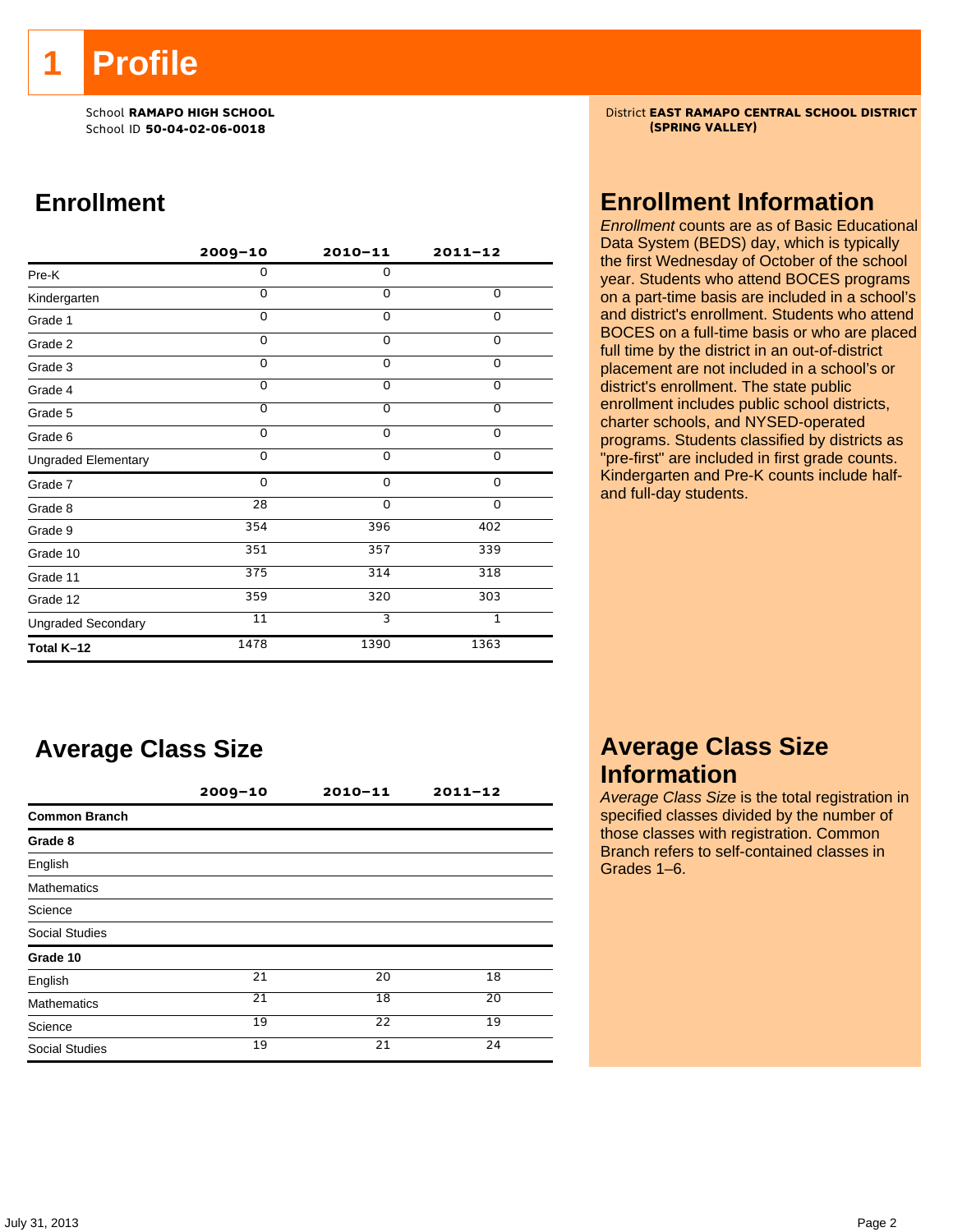# **Profile**

School ID 50-04-02-06-0018

# **Demographic Factors**

|                                                    |     | $2009 - 10$ |     | 2010-11 | $2011 - 12$ |     |
|----------------------------------------------------|-----|-------------|-----|---------|-------------|-----|
|                                                    | #   | %           | #   | $\%$    | #           | ℅   |
| Eligible for Free Lunch                            | 619 | 42%         | 613 | 44%     | 794         | 58% |
| <b>Reduced Price Lunch</b>                         | 182 | 12%         | 135 | 10%     | 155         | 11% |
| Limited English Proficient                         | 189 | 13%         | 176 | 13%     | 180         | 13% |
| <b>Racial/Ethnic Origin</b>                        |     |             |     |         |             |     |
| American Indian or Alaska Native                   | 2   | 0%          | 3   | 0%      | 3           | 0%  |
| <b>Black or African American</b>                   | 939 | 64%         | 869 | 63%     | 839         | 62% |
| Hispanic or Latino                                 | 315 | 21%         | 313 | 23%     | 331         | 24% |
| Asian or Native Hawaiian/Other<br>Pacific Islander | 114 | 8%          | 111 | 8%      | 112         | 8%  |
| White                                              | 108 | 7%          | 87  | 6%      | 63          | 5%  |
| Multiracial                                        | 0   | 0%          | 7   | 1%      | 15          | 1%  |

# **Attendance and Suspensions**

|                            |     | $2008 - 09$ |    | $2009 - 10$ | $2010 - 11$ |     |
|----------------------------|-----|-------------|----|-------------|-------------|-----|
|                            | #   | %           | #  | %           | #           | %   |
| Annual Attendance Rate     |     | 94%         |    | 92%         |             | 92% |
| <b>Student Suspensions</b> | 105 | 7%          | 76 | 5%          | 82          | 6%  |

School **RAMAPO HIGH SCHOOL**<br>School ID 50-04-02-06-0018<br>Chool ID 50-04-02-06-0018

## **Demographic Factors Information**

*Eligible for Free Lunch* and *Reduced-Price Lunch* percentages are determined by dividing the number of approved lunch applicants by the Basic Educational Data System (BEDS) enrollment in full-day Kindergarten through Grade 12.

# **Attendance and Suspensions Information**

*Annual Attendance Rate* is determined by dividing the school's (or district's) total actual attendance by the total possible attendance for a school year. A school's (or district's) actual attendance is the sum of the number of students in attendance on each day the school (or district's schools) was open during the school year. Possible attendance is the sum of the number of enrolled students who should have been in attendance on each day the school (or schools) was open during the school year. The state's *Annual Attendance Rate* is a weighted average of all districtlevel attendance rates.

*Student Suspension* rate is determined by dividing the number of students who were suspended from school (not including inschool suspensions) for one full day or longer anytime during the school year by the Basic Educational Data System (BEDS) day enrollments for that school year. A student is counted only once, regardless of whether the student was suspended one or more times during the school year.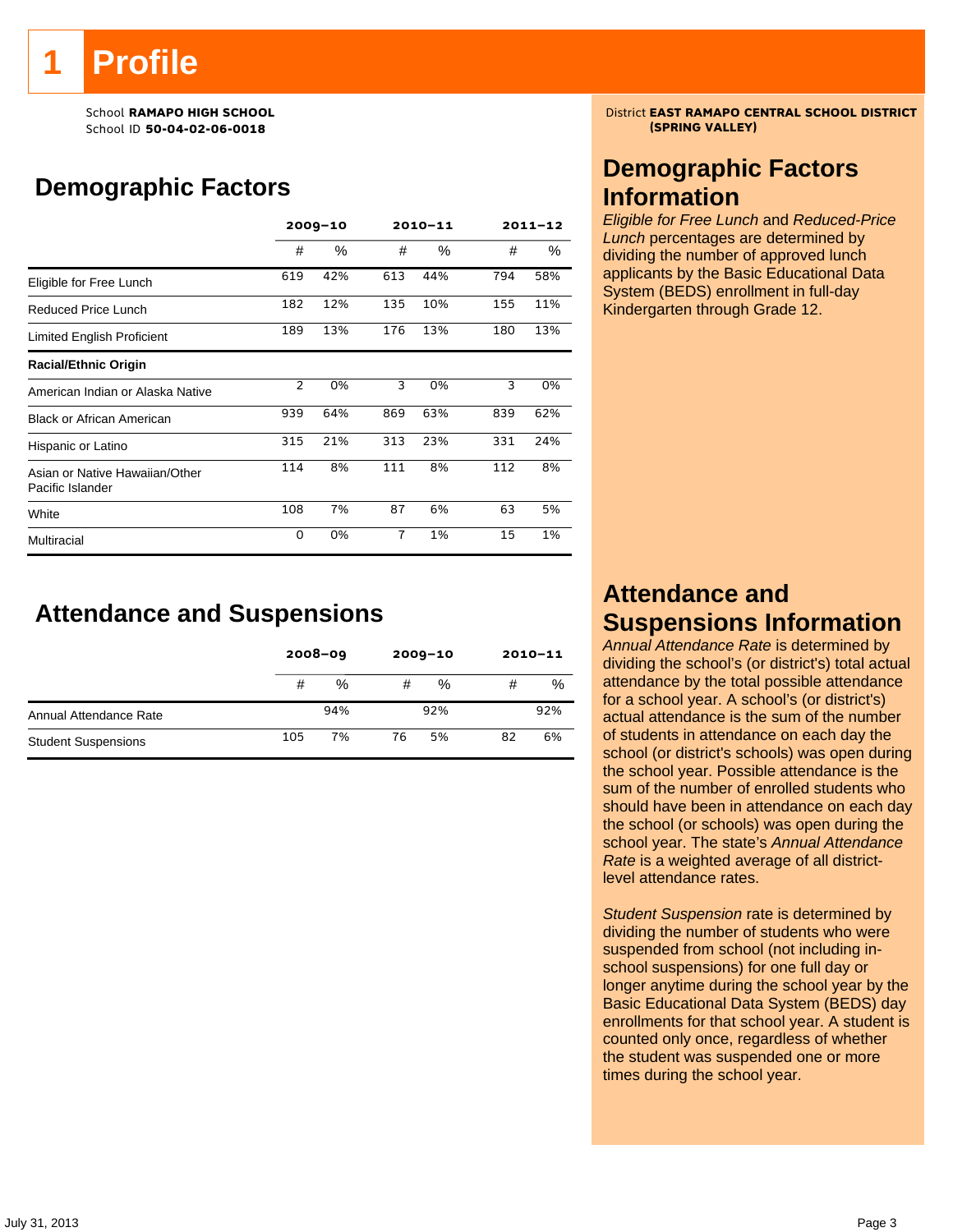School ID **50-04-02-06-0018 (SPRING VALLEY)**

# **Teacher Qualifications**

|                                                                                               | $2009 - 10$ | $2010 - 11$ | $2011 - 12$ |
|-----------------------------------------------------------------------------------------------|-------------|-------------|-------------|
| <b>Total Number of Teachers</b>                                                               | 125         | 111         | 103         |
| Percent with No Valid Teaching<br>Certificate                                                 | 2%          | 0%          | 0%          |
| Percent Teaching Out of Certification                                                         | 2%          | 3%          | 1%          |
| Percent with Fewer than Three Years of<br>Experience                                          | 0%          | 1%          | 3%          |
| Percentage with Master's Degree Plus<br>30 Hours or Doctorate                                 | 71%         | 79%         | 75%         |
| <b>Total Number of Core Classes</b>                                                           | 478         | 440         | 435         |
| Percent Not Taught by Highly Qualified<br>Teachers in This School*                            | 2%          | 2%          | 2%          |
| Percent Not Taught by Highly Qualified<br>Teachers in This District**                         | 2%          | 1%          | 1%          |
| Percent Not Taught by Highly Qualified<br>Teachers in High-Poverty Schools<br>Statewide       | 6%          | 5%          | 4%          |
| Percent Not Taught by Highly Qualified<br><b>Teachers in Low-Poverty Schools</b><br>Statewide | 1%          | 0%          | 1%          |
| <b>Total Number of Classes</b>                                                                | 567         | 527         | 490         |
| Percent Taught by Teachers Without<br>Appropriate Certification                               | 2%          | 1%          | 2%          |

\*Not available at the district or statewide level.

\*\*Not available for charter schools or at the statewide level.

# **Teacher Turnover Rate**

|                                                                       | $2008 - 09$ | $2009 - 10$ | $2010 - 11$ |
|-----------------------------------------------------------------------|-------------|-------------|-------------|
| Turnover Rate of Teachers with<br>Fewer than Five Years of Experience | 54%         | 71%         | 0%          |
| Turnover Rate of All Teachers                                         | 14%         | 18%         | 13%         |

# **Staff Counts**

|                                       | $2009 - 10$ | $2010 - 11$ | $2011 - 12$ |
|---------------------------------------|-------------|-------------|-------------|
| <b>Total Other Professional Staff</b> | 27          | 12          | 12          |
| Total Paraprofessionals*              | N/A         | N/A         | N/A         |
| <b>Assistant Principals</b>           | 4           |             |             |
| Principals                            |             |             |             |

\*Not available at the school level.

School **RAMAPO HIGH SCHOOL**<br>School ID 50-04-02-06-0018<br>School ID 50-04-02-06-0018

### **Teacher Qualifications Information**

The *Percent Teaching Out of Certification* for public schools is the percent doing so on more than an incidental basis; that is, the percent teaching for more than five periods per week outside certification.

*Core Classes* are primarily K–6 common branch, English, mathematics, science, social studies, art, music, and foreign languages. To be *Highly Qualified*, a teacher must have at least a Bachelor's degree, be certified to teach in the subject area or otherwise in accordance with state standards, and show subject matter competency.

In public schools, a teacher who taught one class outside of the certification area(s) is counted as *Highly Qualified* provided that 1) the teacher had been determined by the school or district through the HOUSSE process or other state-accepted methods to have demonstrated acceptable subject knowledge and teaching skills and 2) the class in question was not the sole assignment reported. Credit for incidental teaching does not extend beyond a single assignment. Independent of *Highly Qualified Teacher* status, any assignment for which a teacher did not hold a valid certificate still registers as teaching out of certification.

In charter schools, a teacher is counted as *Highly Qualified* if the teacher has at least a Bachelor's degree, is certified to teach, and shows subject matter competency. Enabling legislation considers charter school teachers to be certified if they hold any valid teaching certificate. Enabling legislation also permits up to 30 percent (with a maximum of five) of charter school teachers to be without certification and to be considered *Highly Qualified* if they meet all remaining criteria.

*High-poverty* and *low-poverty* schools are those schools in the upper and lower quartiles, respectively, for percentage of students eligible for a free or reduced-price lunch.

### **Teacher Turnover Rate Information**

*Teacher Turnover Rate* for a specified school year is the number of teachers in that school year who were not teaching in the following school year divided by the number of teachers in the specified school year, expressed as a percentage.

### **Staff Counts Information**

*Other Professionals* includes administrators, guidance counselors, school nurses, psychologists, and other professionals who devote more than half of their time to nonteaching duties.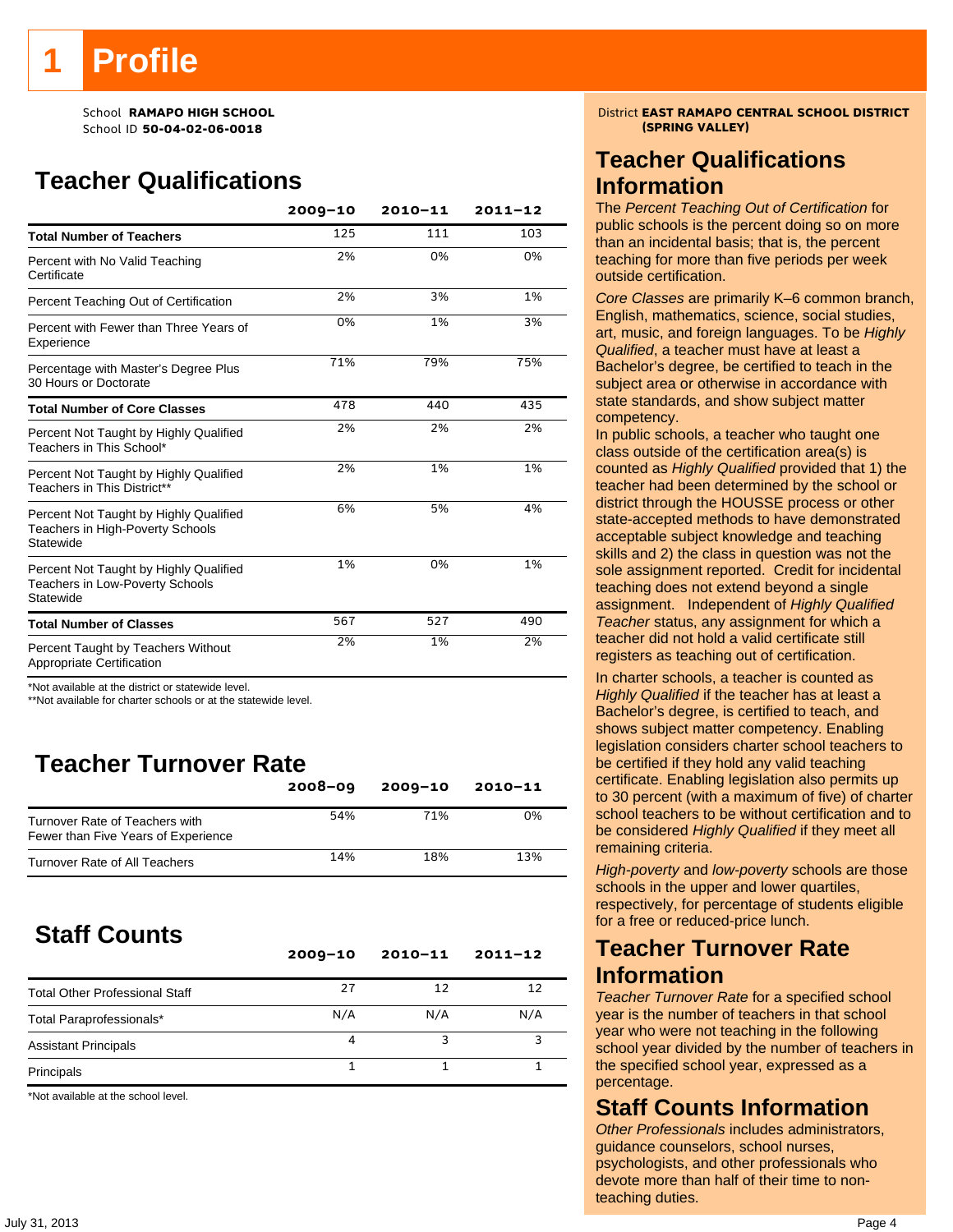# **2 Student Performance**

School ID **50-04-02-06-0018 (SPRING VALLEY)**

# School **RAMAPO HIGH SCHOOL** District **EAST RAMAPO CENTRAL SCHOOL DISTRICT**

This section contains annual assessment data for students at the elementary, middle, and commencement levels as well as the performance of secondary-level cohorts on standardized achievement assessments.

### **New York State Testing Program (NYSTP) Assessments**

The New York State Testing Program assessments are administered in English language arts (ELA) and mathematics in grades 3 through 8. The Performance Level Descriptors for these assessments are provided below:

#### **English Language Arts**

**Level 1: Below Standard** 

Student performance does not demonstrate an understanding of the English language arts knowledge and skills expected at this grade level.

#### **Level 2: Meets Basic Standard**

Student performance demonstrates a partial understanding of the English language arts knowledge and skills expected at this grade level. **Level 3: Meets Proficiency Standard** 

Student performance demonstrates an understanding of the English language arts knowledge and skills expected at this grade level. **Level 4: Exceeds Proficiency Standard** 

Student performance demonstrates a thorough understanding of the English language arts knowledge and skills expected at this grade level.

#### **Mathematics**

#### **Level 1: Below Standard**

Student performance does not demonstrate an understanding of the mathematics content expected at this grade level.

#### **Level 2: Meets Basic Standard**

Student performance demonstrates a partial understanding of the mathematics content expected at this grade level.

#### **Level 3: Meets Proficiency Standard**

Student performance demonstrates an understanding of the mathematics content expected at this grade level.

#### **Level 4: Exceeds Proficiency Standard**

Student performance demonstrates a thorough understanding of the mathematics content expected at this grade level.

#### **New York State Alternate Assessment (NYSAA)**

The New York State Alternate Assessments are administered in English language arts (ELA) and mathematics to ungraded students with severe cognitive disabilities whose ages are equivalent to graded students in grades 3 through 8 and secondary level. They are administered in science to students with disabilities age equivalent to graded students in grades 4, 8, and secondary level. And they are administered in social studies at the secondary level only.

#### **New York State English as a Second Language Achievement Tests (NYSESLAT)**

The New York State English as a Second Language Achievement Tests are administered in grades K through 12 to limited English proficient students.

#### **Secondary-Level Cohorts**

A secondary-level cohort consists of all students who first entered grade 9 anywhere or, in the case of ungraded students with disabilities, reached their seventeenth birthday in a particular year. The 2008 cohort consists of all students who first entered grade 9 anywhere or, in the case of ungraded students with disabilities, reached their seventeenth birthday between July 1, 2008 and June 30, 2009. The 2007 cohort consists of all students who first entered grade 9 anywhere or, in the case of ungraded students with disabilities, reached their seventeenth birthday between July 1, 2007 and June 30, 2008. For more detailed information on cohort definitions, see *Secondary-Level Cohort Definitions* at http://www.p12.nysed.gov/irs/sirs/.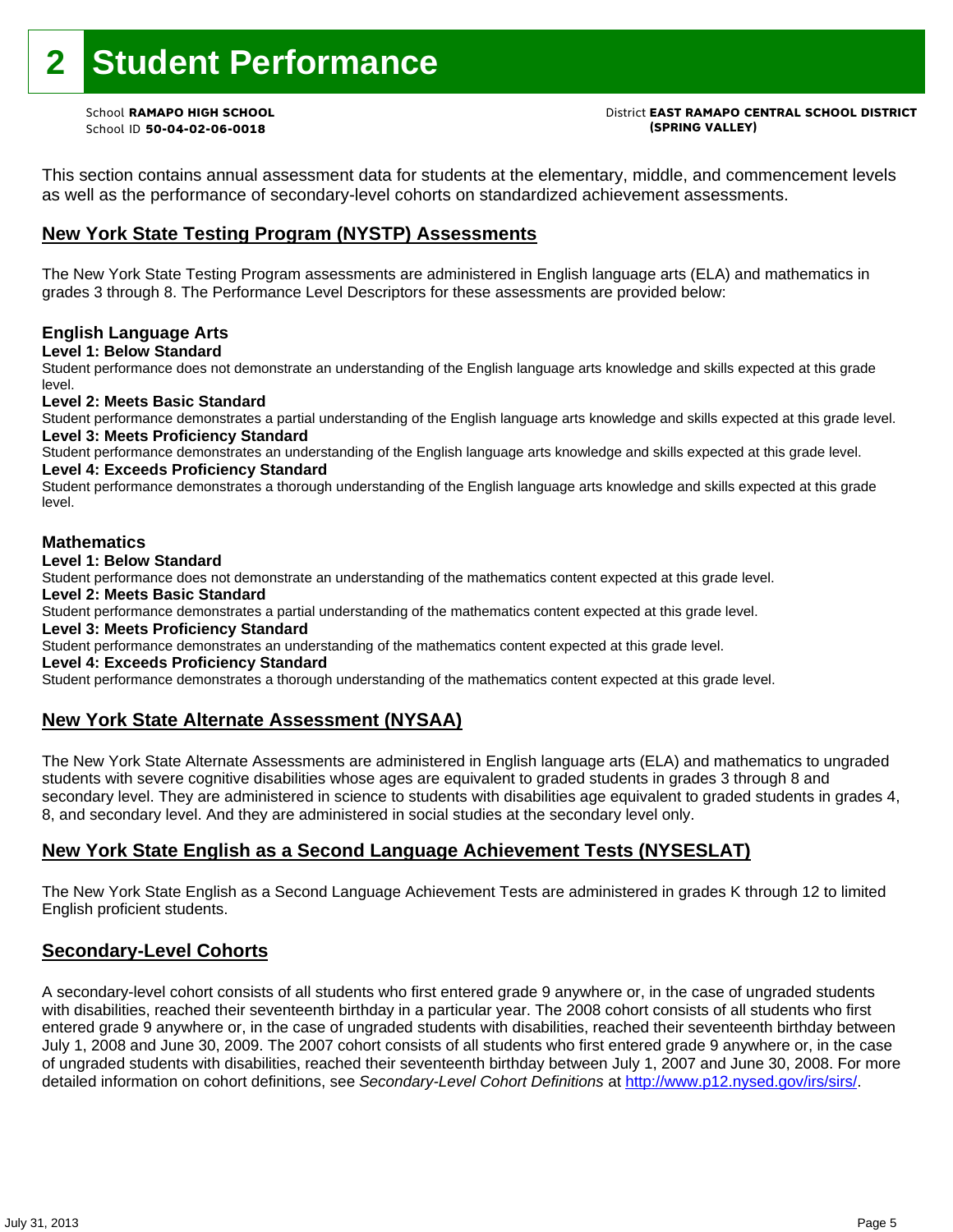# **Total Cohort Results in Secondary-Level English Language Arts after Four Years of Instruction**

|                                           |         | <b>This School</b><br>Percentage scoring at level(s): |         |            | <b>School District</b><br>Percentage scoring at level(s): |         |         | <b>NY State Public</b><br>Percentage scoring at level(s): |         |  |
|-------------------------------------------|---------|-------------------------------------------------------|---------|------------|-----------------------------------------------------------|---------|---------|-----------------------------------------------------------|---------|--|
|                                           |         |                                                       |         |            |                                                           |         |         |                                                           |         |  |
|                                           | $2 - 4$ | $3 - 4$                                               | 4       | $2 - 4$    | $3 - 4$                                                   | 4       | $2 - 4$ | $3 - 4$                                                   | 4       |  |
| $\blacksquare$ 2008 Cohort<br>2007 Cohort | 87% 83% | , 85% <sub>79%</sub>                                  | 27% 25% | 86%<br>79% | $\sim$ 83% 76%                                            | 27% 25% |         | 84% 83% 82% 80%                                           | 38% 35% |  |

|                                                 | 2008 Cohort |         |                                 |     | 2007 Cohort |         |                                 |     |
|-------------------------------------------------|-------------|---------|---------------------------------|-----|-------------|---------|---------------------------------|-----|
| <b>Results by</b>                               | Number      |         | Percentage scoring at level(s): |     | Number      |         | Percentage scoring at level(s): |     |
| <b>Student Group</b>                            | of Students | $2 - 4$ | $3 - 4$                         | 4   | of Students | $2 - 4$ | $3 - 4$                         | 4   |
| <b>All Students</b>                             | 334         | 87%     | 85%                             | 27% | 350         | 83%     | 79%                             | 25% |
| Female                                          | 178         | 92%     | 89%                             | 35% | 165         | 87%     | 84%                             | 33% |
| Male                                            | 156         | 83%     | 79%                             | 17% | 185         | 78%     | 75%                             | 17% |
| American Indian or Alaska Native                |             |         |                                 |     |             |         |                                 |     |
| <b>Black or African American</b>                | 209         | 88%     | 86%                             | 23% | 220         | 85%     | 81%                             | 22% |
| Hispanic or Latino                              | 76          | 82%     | 75%                             | 18% | 69          | 72%     | 68%                             | 10% |
| Asian or Native Hawaiian/Other Pacific Islander | 27          | 100%    | 100%                            | 59% | 28          |         |                                 |     |
| White                                           | 21          |         |                                 |     | 31          | 71%     | 71%                             | 29% |
| Multiracial                                     |             |         |                                 |     |             |         |                                 |     |
| <b>Small Group Totals</b>                       | 22          | 86%     | 86%                             | 50% | 30          | 100%    | 100%                            | 70% |
| <b>General-Education Students</b>               | 302         | 89%     | 87%                             | 29% | 315         | 88%     | 85%                             | 27% |
| <b>Students with Disabilities</b>               | 32          | 72%     | 63%                             | 3%  | 35          | 37%     | 23%                             | 0%  |
| <b>English Proficient</b>                       | 303         | 90%     | 88%                             | 29% | 309         | 86%     | 83%                             | 28% |
| <b>Limited English Proficient</b>               | 31          | 58%     | 52%                             | 0%  | 41          | 54%     | 51%                             | 0%  |
| Economically Disadvantaged                      | 192         | 90%     | 87%                             | 21% | 184         | 85%     | 80%                             | 20% |
| Not Disadvantaged                               | 142         | 84%     | 82%                             | 34% | 166         | 80%     | 78%                             | 30% |
| Migrant                                         |             |         |                                 |     |             |         |                                 |     |
| Not Migrant                                     | 334         | 87%     | 85%                             | 27% | 350         | 83%     | 79%                             | 25% |

#### **NOTES**

The – symbol indicates that data for a group of students have been suppressed. If a group has fewer than five students,

data for that group and the next smallest group(s) are suppressed to protect the privacy of individual students.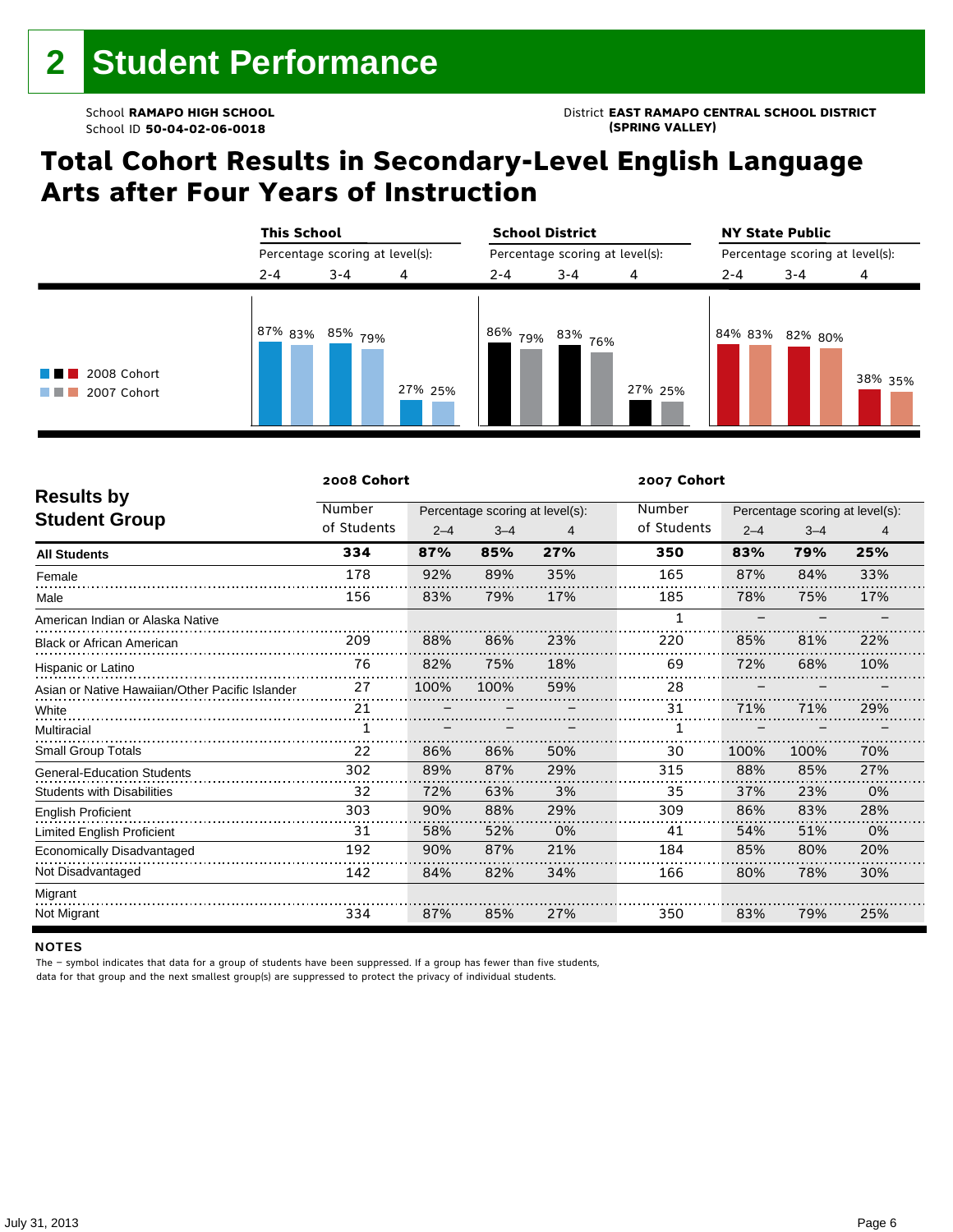# **Total Cohort Results in Secondary-Level Mathematics after Four Years of Instruction**

|                                           |           | <b>This School</b><br>Percentage scoring at level(s): |           |         | <b>School District</b><br>Percentage scoring at level(s): |           |         | <b>NY State Public</b><br>Percentage scoring at level(s): |         |  |
|-------------------------------------------|-----------|-------------------------------------------------------|-----------|---------|-----------------------------------------------------------|-----------|---------|-----------------------------------------------------------|---------|--|
|                                           |           |                                                       |           |         |                                                           |           |         |                                                           |         |  |
|                                           | $2 - 4$   | $3 - 4$                                               | 4         | $2 - 4$ | $3 - 4$                                                   | 4         | $2 - 4$ | $3 - 4$                                                   | 4       |  |
| $\blacksquare$ 2008 Cohort<br>2007 Cohort | 86% 81% · | 78% <sub>74%</sub>                                    | 15%<br>5% | 83% 80% | 77% 75%                                                   | 14%<br>6% | 87% 86% | 82% 81%                                                   | 22% 25% |  |

|                                                 | 2008 Cohort |         |                                 |     | 2007 Cohort |         |                                 |     |
|-------------------------------------------------|-------------|---------|---------------------------------|-----|-------------|---------|---------------------------------|-----|
| <b>Results by</b>                               | Number      |         | Percentage scoring at level(s): |     | Number      |         | Percentage scoring at level(s): |     |
| <b>Student Group</b>                            | of Students | $2 - 4$ | $3 - 4$                         | 4   | of Students | $2 - 4$ | $3 - 4$                         | 4   |
| <b>All Students</b>                             | 334         | 86%     | 78%                             | 5%  | 350         | 81%     | 74%                             | 15% |
| Female                                          | 178         | 89%     | 83%                             | 4%  | 165         | 85%     | 78%                             | 18% |
| Male                                            | 156         | 83%     | 72%                             | 5%  | 185         | 78%     | 70%                             | 13% |
| American Indian or Alaska Native                |             |         |                                 |     | 1           |         |                                 |     |
| <b>Black or African American</b>                | 209         | 85%     | 78%                             | 4%  | 220         | 82%     | 75%                             | 13% |
| Hispanic or Latino                              | 76          | 84%     | 74%                             | 1%  | 69          | 72%     | 64%                             | 6%  |
| Asian or Native Hawaiian/Other Pacific Islander | 27          | 96%     | 89%                             | 22% | 28          |         |                                 |     |
| White                                           | 21          |         |                                 |     | 31          | 74%     | 68%                             | 13% |
| Multiracial                                     |             |         |                                 |     |             |         |                                 |     |
| Small Group Totals                              | 22          | 91%     | 77%                             | 5%  | 30          | 100%    | 100%                            | 57% |
| <b>General-Education Students</b>               | 302         | 88%     | 83%                             | 5%  | 315         | 86%     | 80%                             | 17% |
| <b>Students with Disabilities</b>               | 32          | 63%     | 28%                             | 0%  | 35          | 34%     | 20%                             | 0%  |
| <b>English Proficient</b>                       | 303         | 90%     | 81%                             | 5%  | 309         | 84%     | 78%                             | 17% |
| <b>Limited English Proficient</b>               | 31          | 48%     | 45%                             | 0%  | 41          | 56%     | 46%                             | 0%  |
| Economically Disadvantaged                      | 192         | 90%     | 80%                             | 3%  | 184         | 83%     | 75%                             | 11% |
| Not Disadvantaged                               | 142         | 81%     | 74%                             | 8%  | 166         | 79%     | 73%                             | 19% |
| Migrant                                         |             |         |                                 |     |             |         |                                 |     |
| Not Migrant                                     | 334         | 86%     | 78%                             | 5%  | 350         | 81%     | 74%                             | 15% |

#### **NOTES**

The – symbol indicates that data for a group of students have been suppressed. If a group has fewer than five students,

data for that group and the next smallest group(s) are suppressed to protect the privacy of individual students.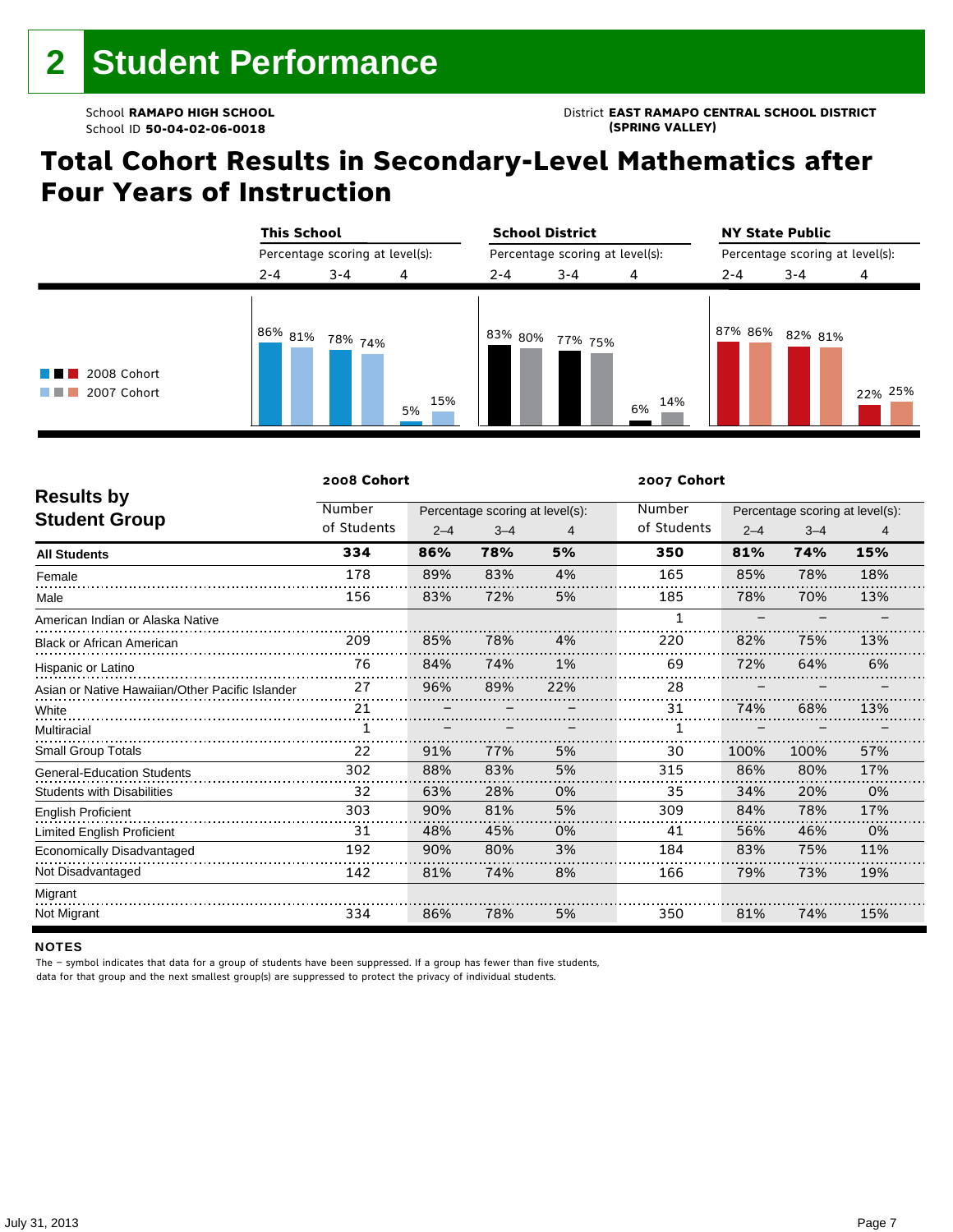### **2008 Total Cohort Results in Secondary-Level Global History and Geography, U.S. History and Government, and Science after Four Years of Instruction**

|                                        |                      | <b>All Students</b>                |       |        |                    | <b>General-Education Students</b>  |       |        |                                                         | <b>Students with Disabilities</b> |       |        |  |
|----------------------------------------|----------------------|------------------------------------|-------|--------|--------------------|------------------------------------|-------|--------|---------------------------------------------------------|-----------------------------------|-------|--------|--|
|                                        | Enrollment<br>Cohort | Percentage of students<br>scoring: |       |        | Enrollme<br>Cohort | Percentage of students<br>scoring: |       |        | Cohort<br>Enrollm<br>Percentage of students<br>scoring: |                                   |       |        |  |
|                                        |                      | 55-64                              | 65-84 | 85-100 |                    | 55-64                              | 65-84 | 85-100 |                                                         | 55-64                             | 65-84 | 85-100 |  |
| <b>Global History and</b><br>Geography | 334                  | 7%                                 | 50%   | 27%    | 302                | 7%                                 | 51%   | 30%    | 32                                                      | 9%                                | 44%   | 0%     |  |
| U.S. History and<br>Government         | 334                  | 4%                                 | 44%   | 35%    | 302                | 3%                                 | 45%   | 37%    | 32                                                      | 19%                               | 34%   | 13%    |  |
| <b>Science</b>                         | 334                  | 6%                                 | 55%   | 27%    | 302                | 6%                                 | 56%   | 30%    | 32                                                      | 6%                                | 50%   | 0%     |  |

### **New York State Alternate Assessments (NYSAA) 2011-12**

|                        | <b>All Students</b> |                                         |   |   |   |  |  |  |  |
|------------------------|---------------------|-----------------------------------------|---|---|---|--|--|--|--|
|                        | Total<br>Tested     | Number of students<br>scoring at Level: |   |   |   |  |  |  |  |
| <b>Secondary Level</b> |                     | 1                                       | 2 | 3 | 4 |  |  |  |  |
| English Language Arts  |                     |                                         |   |   |   |  |  |  |  |
| <b>Mathematics</b>     | Ω                   |                                         |   |   |   |  |  |  |  |
| <b>Social Studies</b>  | Ω                   |                                         |   |   |   |  |  |  |  |
| Science                | Ω                   |                                         |   |   |   |  |  |  |  |

#### **NOTES**

The - symbol indicates that data for a group of students have been suppressed. If a group has fewer than five students, data for that group and the next smallest group(s) are suppressed to protect the privacy of individual students.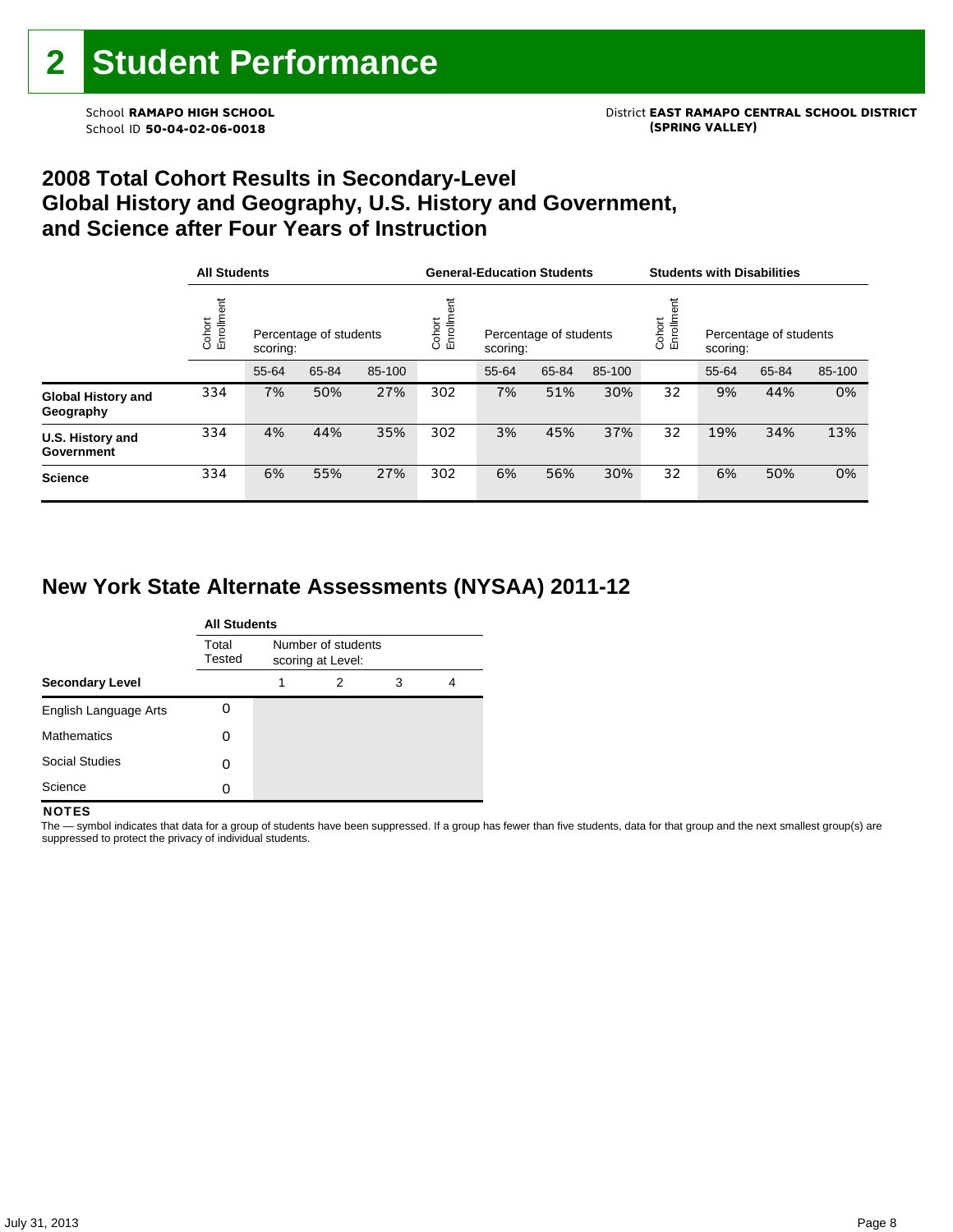# School **RAMAPO HIGH SCHOOL**<br>School ID 50-04-02-06-0018<br>Chool ID 50-04-02-06-0018

### **Regents Exams**

|                                   |             | <b>All Students</b>                                               |     |     | <b>General-Education Students</b> |                                                |                          |                   | <b>Students with Disabilities</b> |                                                |                   |                   |                   |
|-----------------------------------|-------------|-------------------------------------------------------------------|-----|-----|-----------------------------------|------------------------------------------------|--------------------------|-------------------|-----------------------------------|------------------------------------------------|-------------------|-------------------|-------------------|
|                                   |             | Total<br>Percentage of students<br>Tested<br>scoring at or above: |     |     | Total<br>Tested                   | Percentage of students<br>scoring at or above: |                          |                   | Total<br>Tested                   | Percentage of students<br>scoring at or above: |                   |                   |                   |
|                                   |             |                                                                   | 55  | 65  | 85                                |                                                | 55                       | 65                | 85                                |                                                | 55                | 65                | 85                |
| Comprehensive English             | $2011 - 12$ | 336                                                               | 93% | 88% | 33%                               | 287                                            | 99%                      | 96%               | 39%                               | 49                                             | 59%               | 39%               | 0%                |
|                                   | $2010 - 11$ | 373                                                               | 89% | 83% | 24%                               | 327                                            | 93%                      | 87%               | 27%                               | 46                                             | 61%               | 54%               | 2%                |
|                                   | $2009 - 10$ | 404                                                               | 86% | 74% | 21%                               | 358                                            | 92%                      | 80%               | 23%                               | 46                                             | 43%               | 24%               | $0\%$             |
| Integrated Algebra                | $2011 - 12$ | 441                                                               | 79% | 53% | 1%                                | 374                                            | 84%                      | 59%               | 1%                                | 67                                             | 54%               | 16%               | 0%                |
|                                   | $2010 - 11$ | 430                                                               | 78% | 56% | 2%                                | 372                                            | 84%                      | 61%               | 2%                                | 58                                             | 43%               | 21%               | $0\%$             |
|                                   | $2009 - 10$ | 410                                                               | 79% | 61% | $1\%$                             | 352                                            | 84%                      | 67%               | $1\%$                             | 58                                             | 43%               | 22%               | 0%                |
| Geometry                          | $2011 - 12$ | 214                                                               | 85% | 66% | 13%                               | 208                                            | 85%                      | 67%               | 13%                               | 6                                              | 67%               | 50%               | 0%                |
|                                   | $2010 - 11$ | 222                                                               | 79% | 60% | 10%                               | 220                                            |                          |                   |                                   | $\overline{2}$                                 |                   |                   |                   |
|                                   | $2009 - 10$ | 214                                                               | 86% | 67% | 8%                                | 211                                            |                          |                   | $\qquad \qquad -$                 | 3                                              |                   |                   |                   |
| Algebra 2/Trigonometry            | $2011 - 12$ | 157                                                               | 68% | 46% | 11%                               | 155                                            | $\qquad \qquad -$        | $\qquad \qquad -$ | $\overline{\phantom{a}}$          | $\overline{2}$                                 | $\qquad \qquad -$ | $\qquad \qquad -$ | $\qquad \qquad -$ |
|                                   | $2010 - 11$ | 152                                                               | 57% | 41% | 4%                                | 150                                            |                          |                   | $\qquad \qquad -$                 | $\overline{2}$                                 |                   |                   |                   |
|                                   | $2009 - 10$ | 118                                                               | 59% | 38% | 8%                                | 117                                            |                          |                   |                                   | 1                                              |                   |                   |                   |
| Global History and Geography      | $2011 - 12$ | 417                                                               | 78% | 58% | 20%                               | 350                                            | 84%                      | 65%               | 24%                               | 67                                             | 45%               | 19%               | 1%                |
|                                   | $2010 - 11$ | 401                                                               | 76% | 63% | 25%                               | 356                                            | 83%                      | 69%               | 28%                               | 45                                             | 24%               | 18%               | 0%                |
|                                   | $2009 - 10$ | 397                                                               | 82% | 65% | 24%                               | 356                                            | 85%                      | 69%               | 27%                               | 41                                             | 54%               | 32%               | $0\%$             |
| U.S. History and Government       | $2011 - 12$ | 329                                                               | 86% | 72% | 35%                               | 285                                            | 91%                      | 80%               | 40%                               | 44                                             | 55%               | 23%               | 2%                |
|                                   | $2010 - 11$ | 326                                                               | 91% | 77% | 34%                               | 293                                            | 94%                      | 81%               | 37%                               | 33                                             | 67%               | 45%               | 9%                |
|                                   | $2009 - 10$ | 366                                                               | 90% | 80% | 36%                               | 336                                            | 92%                      | 83%               | 38%                               | 30                                             | 67%               | 43%               | 7%                |
| Living Environment                | $2011 - 12$ | 345                                                               | 89% | 75% | 16%                               | 297                                            | 93%                      | 79%               | 19%                               | 48                                             | 60%               | 46%               | 0%                |
|                                   | $2010 - 11$ | 329                                                               | 88% | 72% | 20%                               | 298                                            | 92%                      | 76%               | 22%                               | 31                                             | 48%               | 35%               | $0\%$             |
|                                   | $2009 - 10$ | 391                                                               | 87% | 77% | 22%                               | 354                                            | 90%                      | 81%               | 24%                               | 37                                             | 65%               | 32%               | $0\%$             |
| Physical Setting/Earth Science    | $2011 - 12$ | 320                                                               | 70% | 51% | 21%                               | 270                                            | 77%                      | 59%               | 24%                               | 50                                             | 28%               | 10%               | 2%                |
|                                   | $2010 - 11$ | 318                                                               | 75% | 53% | 13%                               | 279                                            | 81%                      | 59%               | 14%                               | 39                                             | 38%               | 13%               | 0%                |
|                                   | $2009 - 10$ | 321                                                               | 75% | 58% | 18%                               | 293                                            | 77%                      | 61%               | 20%                               | 28                                             | 46%               | 21%               | 0%                |
| <b>Physical Setting/Chemistry</b> | $2011 - 12$ | 203                                                               | 85% | 65% | 12%                               | 199                                            | $\overline{\phantom{0}}$ |                   | $\overline{\phantom{0}}$          | 4                                              |                   |                   |                   |
|                                   | $2010 - 11$ | 228                                                               | 82% | 48% | 4%                                | 223                                            | 82%                      | 48%               | 4%                                | 5                                              | 80%               | 40%               | $0\%$             |
|                                   | $2009 - 10$ | 194                                                               | 79% | 57% | 8%                                | 191                                            |                          |                   |                                   | 3                                              |                   |                   |                   |
| <b>Physical Setting/Physics</b>   | $2011 - 12$ | 98                                                                | 42% | 27% | 2%                                | 97                                             | $\qquad \qquad -$        | $\qquad \qquad -$ | $\qquad \qquad -$                 | ī                                              |                   |                   |                   |
|                                   | $2010 - 11$ | 65                                                                | 68% | 46% | 9%                                | 65                                             | 68%                      | 46%               | 9%                                | 0                                              |                   |                   |                   |
|                                   | $2009 - 10$ | 78                                                                | 54% | 37% | 8%                                | 78                                             | 54%                      | 37%               | 8%                                | 0                                              |                   |                   |                   |

#### NOTE

The — symbol indicates that data for a group of students have been suppressed. If a group has fewer than five

students, data for that group and the next smallest group(s) are suppressed to protect the privacy of individual students.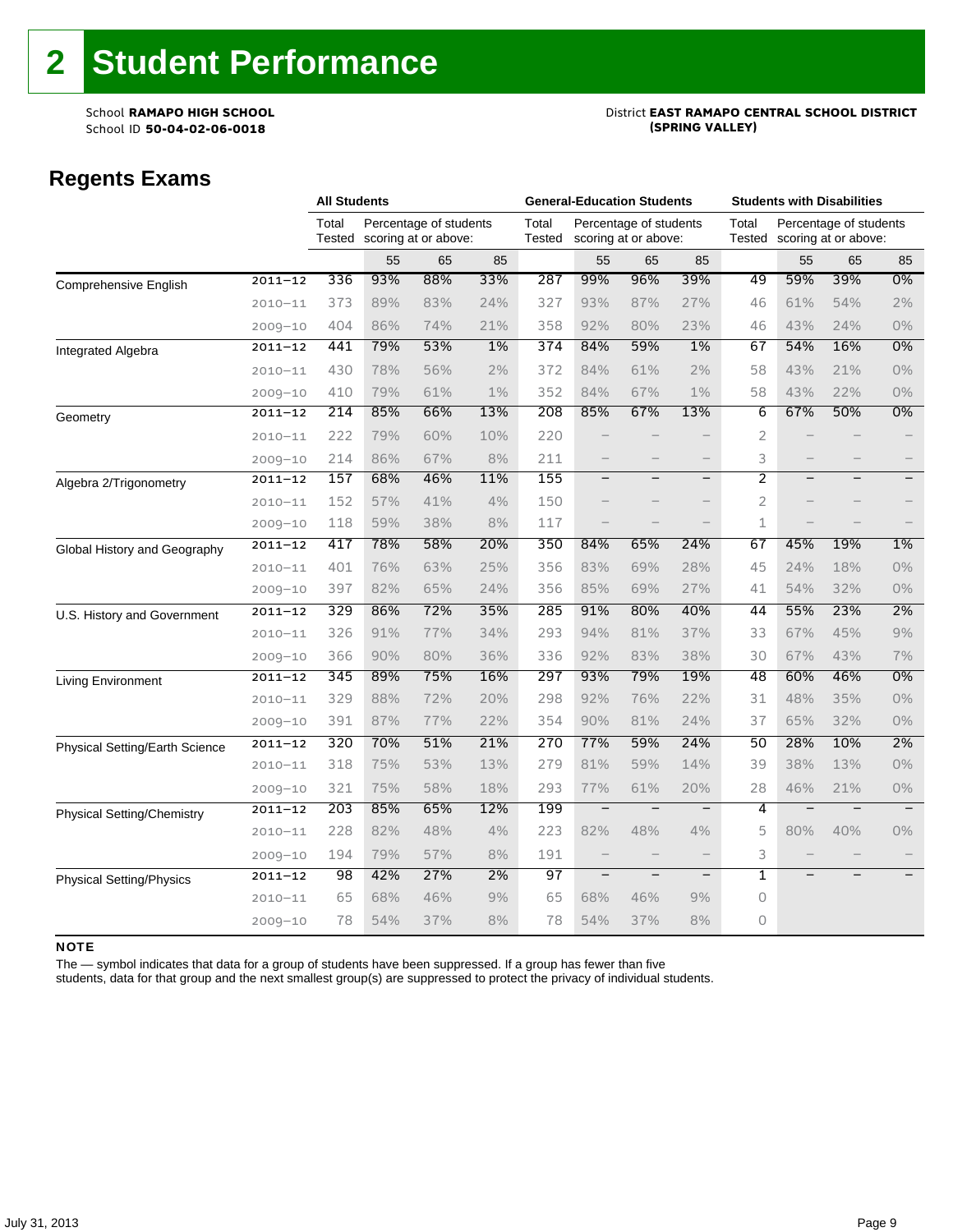# School **RAMAPO HIGH SCHOOL**<br>School ID 50-04-02-06-0018<br>Chool ID 50-04-02-06-0018

### **Regents Competency Tests**

|                             |             | <b>All Students</b> |                  |                 | <b>General-Education Students</b> | <b>Students with Disabilities</b> |                  |  |
|-----------------------------|-------------|---------------------|------------------|-----------------|-----------------------------------|-----------------------------------|------------------|--|
|                             |             | Total<br>Tested     | Percent Passing: | Total<br>Tested | Percent Passing:                  | Total<br>Tested                   | Percent Passing: |  |
| <b>Mathematics</b>          | $2011 - 12$ | 24                  | 21%              | 1               | -                                 | 23                                |                  |  |
|                             | $2010 - 11$ | 31                  | 23%              | 1               |                                   | 30                                |                  |  |
|                             | $2009 - 10$ | 30                  | 27%              | 4               |                                   | 26                                |                  |  |
| Science                     | $2011 - 12$ | 32                  | 44%              | 1               | -                                 | 31                                |                  |  |
|                             | $2010 - 11$ | 31                  | 52%              | 6               | 0%                                | 25                                | 64%              |  |
|                             | $2009 - 10$ | 30                  | 27%              | 5               | 0%                                | 25                                | 32%              |  |
| Reading                     | $2011 - 12$ | 11                  | 45%              | 1               |                                   | 10                                |                  |  |
|                             | $2010 - 11$ | 21                  | 24%              | 5               | 0%                                | 16                                | 31%              |  |
|                             | $2009 - 10$ | 29                  | 62%              | 7               | 71%                               | 22                                | 59%              |  |
| Writing                     | $2011 - 12$ | 6                   | 100%             | 0               |                                   | 6                                 | 100%             |  |
|                             | $2010 - 11$ | 21                  | 95%              | 3               |                                   | 18                                |                  |  |
|                             | $2009 - 10$ | 20                  | 95%              | 1               |                                   | 19                                |                  |  |
| <b>Global Studies</b>       | $2011 - 12$ | 33                  | 33%              | 5               | 80%                               | 28                                | 25%              |  |
|                             | $2010 - 11$ | 36                  | 31%              | 7               | 29%                               | 29                                | 31%              |  |
|                             | $2009 - 10$ | 23                  | 22%              | 4               |                                   | 19                                |                  |  |
| U.S. History and Government | $2011 - 12$ | 18                  | 44%              | $\mathbf{1}$    | -                                 | 17                                |                  |  |
|                             | $2010 - 11$ | 20                  | 30%              | 3               |                                   | 17                                |                  |  |
|                             | $2009 - 10$ | 18                  | 39%              | 4               |                                   | 14                                |                  |  |

#### NOTE

The - symbol indicates that data for a group of students have been suppressed. If a group has fewer than five students, data for that group and the next smallest group(s) are suppressed to protect the privacy of individual students.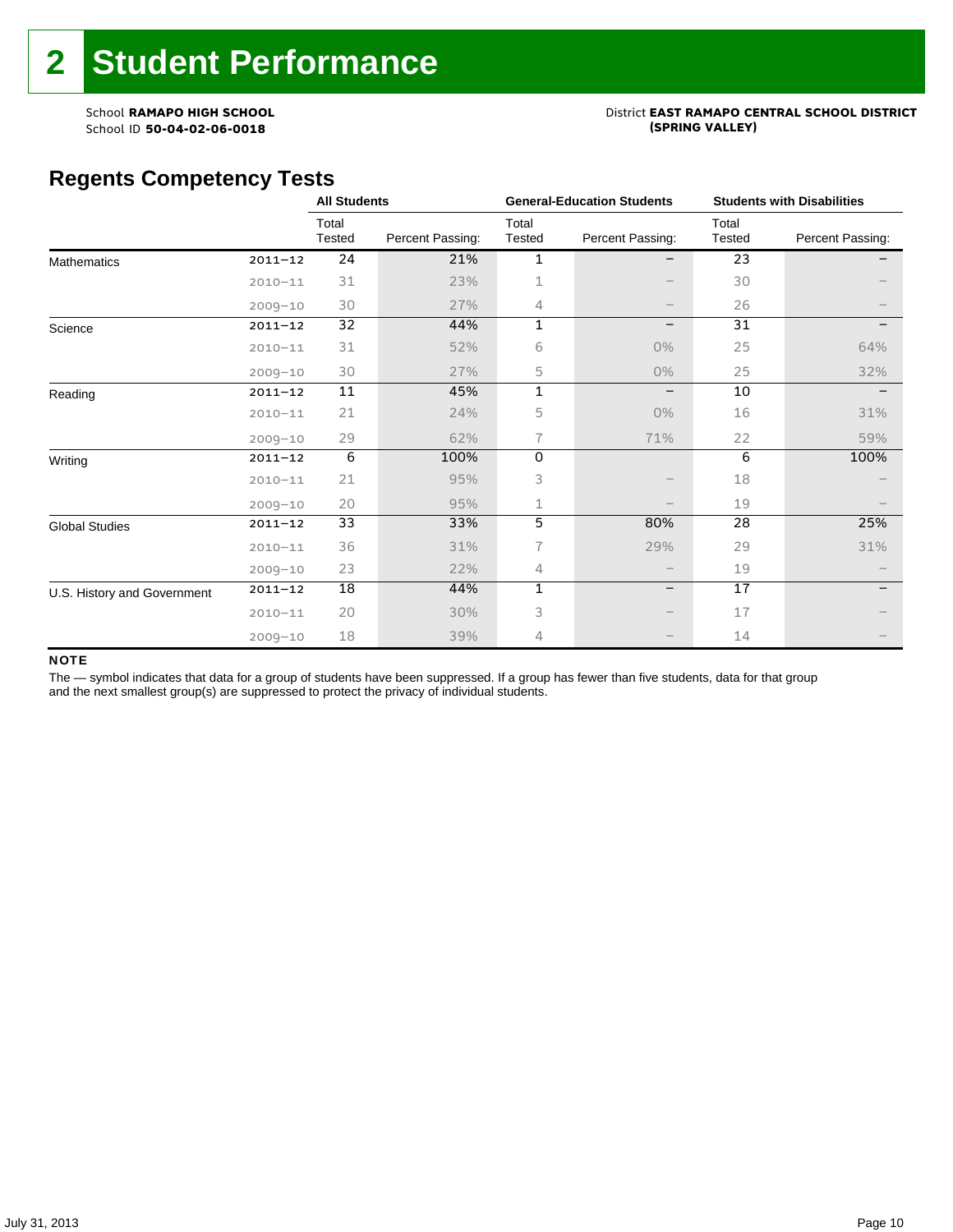# School **RAMAPO HIGH SCHOOL**<br>School ID 50-04-02-06-0018<br>Chool ID 50-04-02-06-0018

### **New York State English as a Second Language Achievement Test (NYSESLAT)**

|                                   |             | <b>All Students</b> |                                                                  |         |      | <b>General-Education Students</b> |                                                                              |        |         | <b>Students with Disabilities</b> |                 |                                                           |        |         |      |       |
|-----------------------------------|-------------|---------------------|------------------------------------------------------------------|---------|------|-----------------------------------|------------------------------------------------------------------------------|--------|---------|-----------------------------------|-----------------|-----------------------------------------------------------|--------|---------|------|-------|
|                                   |             | Total               | Percent of students scoring<br>Tested in each performance level: |         |      |                                   | Percent of students scoring<br>Total<br>Tested<br>in each performance level: |        |         |                                   | Total<br>Tested | Percent of students scoring<br>in each performance level: |        |         |      |       |
|                                   |             |                     | Begin.                                                           | Interm. | Adv. | Prof.                             |                                                                              | Begin. | Interm. | Adv.                              | Prof.           |                                                           | Begin. | Interm. | Adv. | Prof. |
| <b>Listening and</b>              | $2011 - 12$ | 0                   |                                                                  |         |      |                                   | 0                                                                            |        |         |                                   |                 | 0                                                         |        |         |      |       |
| <b>Speaking</b>                   | $2010 - 11$ | 0                   |                                                                  |         |      |                                   | $\circ$                                                                      |        |         |                                   |                 | 0                                                         |        |         |      |       |
| (Grades K-1)                      | $2009 - 10$ | 0                   |                                                                  |         |      |                                   | $\circ$                                                                      |        |         |                                   |                 | 0                                                         |        |         |      |       |
| <b>Reading and</b>                | $2011 - 12$ | 0                   |                                                                  |         |      |                                   | 0                                                                            |        |         |                                   |                 | 0                                                         |        |         |      |       |
| Writing<br>(Grades K-1)           | $2010 - 11$ | 0                   |                                                                  |         |      |                                   | $\circ$                                                                      |        |         |                                   |                 | $\circ$                                                   |        |         |      |       |
|                                   | $2009 - 10$ | 0                   |                                                                  |         |      |                                   | $\circ$                                                                      |        |         |                                   |                 | 0                                                         |        |         |      |       |
| Listening and                     | $2011 - 12$ | 0                   |                                                                  |         |      |                                   | $\mathbf 0$                                                                  |        |         |                                   |                 | 0                                                         |        |         |      |       |
| <b>Speaking</b><br>(Grades 2-4)   | $2010 - 11$ | 0                   |                                                                  |         |      |                                   | $\circ$                                                                      |        |         |                                   |                 | 0                                                         |        |         |      |       |
|                                   | $2009 - 10$ | 0                   |                                                                  |         |      |                                   | $\circ$                                                                      |        |         |                                   |                 | 0                                                         |        |         |      |       |
| Reading and                       | $2011 - 12$ | 0                   |                                                                  |         |      |                                   | 0                                                                            |        |         |                                   |                 | 0                                                         |        |         |      |       |
| Writing<br>(Grades 2-4)           | $2010 - 11$ | 0                   |                                                                  |         |      |                                   | $\circ$                                                                      |        |         |                                   |                 | 0                                                         |        |         |      |       |
|                                   | $2009 - 10$ | 0                   |                                                                  |         |      |                                   | 0                                                                            |        |         |                                   |                 | 0                                                         |        |         |      |       |
| Listening and                     | $2011 - 12$ | 0                   |                                                                  |         |      |                                   | 0                                                                            |        |         |                                   |                 | 0                                                         |        |         |      |       |
| <b>Speaking</b><br>$(Grades 5-6)$ | $2010 - 11$ | 0                   |                                                                  |         |      |                                   | $\circ$                                                                      |        |         |                                   |                 | 0                                                         |        |         |      |       |
|                                   | $2009 - 10$ | 0                   |                                                                  |         |      |                                   | $\circ$                                                                      |        |         |                                   |                 | 0                                                         |        |         |      |       |
| <b>Reading and</b>                | $2011 - 12$ | 0                   |                                                                  |         |      |                                   | 0                                                                            |        |         |                                   |                 | 0                                                         |        |         |      |       |
| Writing<br>(Grades 5–6)           | $2010 - 11$ | 0                   |                                                                  |         |      |                                   | $\circ$                                                                      |        |         |                                   |                 | 0                                                         |        |         |      |       |
|                                   | $2009 - 10$ | 0                   |                                                                  |         |      |                                   | $\circ$                                                                      |        |         |                                   |                 | 0                                                         |        |         |      |       |
| Listening and                     | $2011 - 12$ | 0                   |                                                                  |         |      |                                   | 0                                                                            |        |         |                                   |                 | 0                                                         |        |         |      |       |
| <b>Speaking</b><br>(Grades 7-8)   | $2010 - 11$ | 0                   |                                                                  |         |      |                                   | $\circ$                                                                      |        |         |                                   |                 | 0                                                         |        |         |      |       |
|                                   | $2009 - 10$ | 0                   |                                                                  |         |      |                                   | 0                                                                            |        |         |                                   |                 | 0                                                         |        |         |      |       |
| <b>Reading and</b>                | $2011 - 12$ | 0                   |                                                                  |         |      |                                   | 0                                                                            |        |         |                                   |                 | 0                                                         |        |         |      |       |
| Writing<br>(Grades 7-8)           | $2010 - 11$ | 0                   |                                                                  |         |      |                                   | $\circ$                                                                      |        |         |                                   |                 | 0                                                         |        |         |      |       |
|                                   | $2009 - 10$ | 0                   |                                                                  |         |      |                                   | 0                                                                            |        |         |                                   |                 | 0                                                         |        |         |      |       |
| Listening and                     | $2011 - 12$ | 173                 | 12%                                                              | 17%     | 23%  | 47%                               | 153                                                                          | 14%    | 20%     | 24%                               | 43%             | 20                                                        | 0%     | 0%      | 20%  | 80%   |
| <b>Speaking</b><br>(Grades 9-12)  | $2010 - 11$ | 165                 | 8%                                                               | 24%     | 21%  | 48%                               | 150                                                                          | 9%     | 25%     | 21%                               | 45%             | 15                                                        | 0%     | 7%      | 13%  | 80%   |
|                                   | $2009 - 10$ | 181                 | 8%                                                               | 22%     | 24%  | 46%                               | 168                                                                          | 9%     | 23%     | 24%                               | 45%             | 13                                                        | 0%     | 8%      | 31%  | 62%   |
| <b>Reading and</b><br>Writing     | $2011 - 12$ | 172                 | 14%                                                              | 33%     | 28%  | 24%                               | 152                                                                          | 15%    | 33%     | 29%                               | 23%             | 20                                                        | 5%     | 35%     | 25%  | 35%   |
| (Grades 9-12)                     | $2010 - 11$ | 166                 | 16%                                                              | 48%     | 21%  | 15%                               | 151                                                                          | 17%    | 46%     | 21%                               | 17%             | 15                                                        | 7%     | 67%     | 27%  | 0%    |
|                                   | $2009 - 10$ | 181                 | 14%                                                              | 46%     | 22%  | 17%                               | 168                                                                          | 14%    | 45%     | 23%                               | 18%             | 13                                                        | 15%    | 62%     | 15%  | 8%    |

#### **NOTE**

The — symbol indicates that data for a group of students have been suppressed. If a group has fewer than five students, data for that group and the next smallest group(s) are suppressed to protect the privacy of individual students.